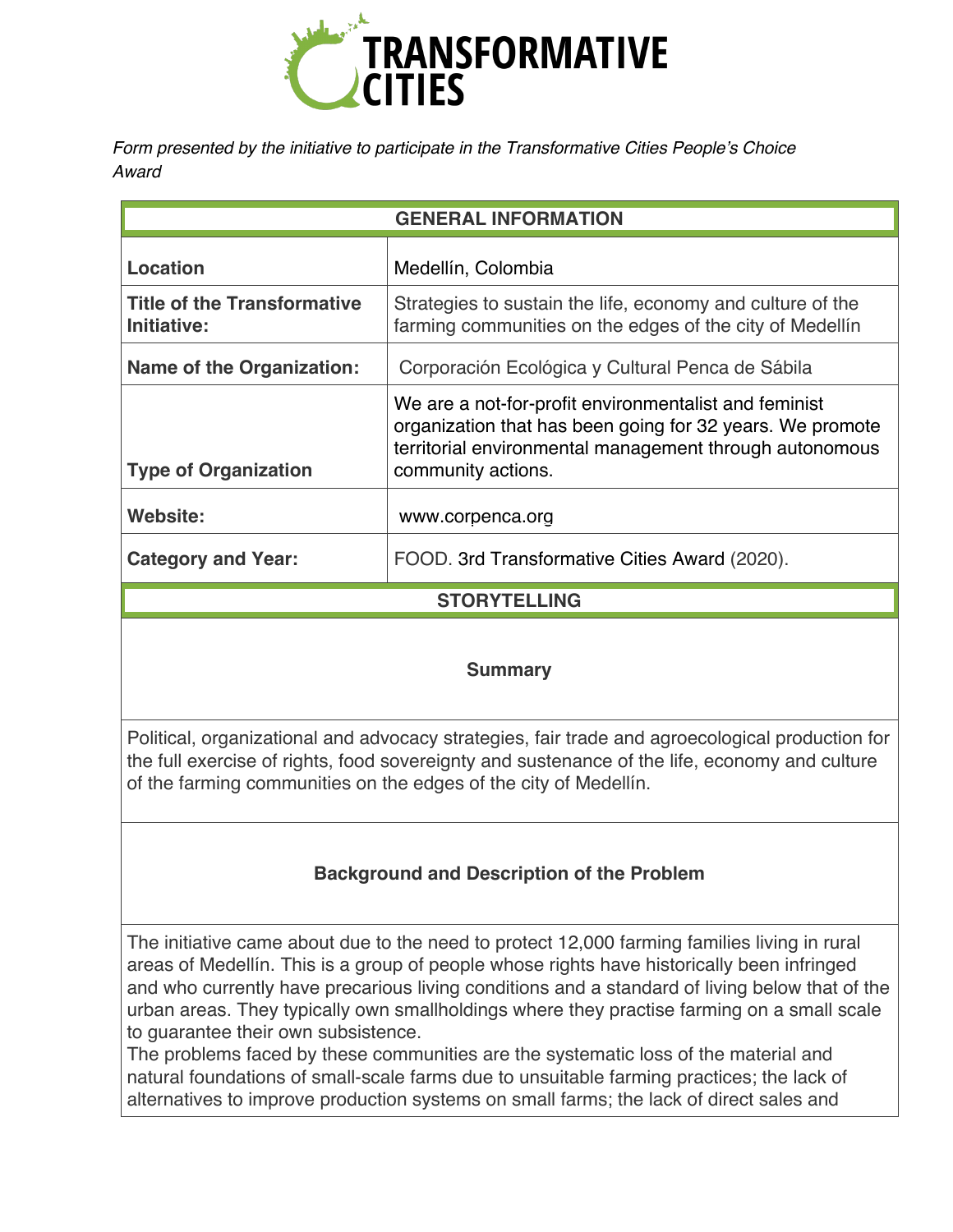

marketing mechanisms; women's lack of access to land and means of production of their own; the loss of traditional knowledge about small-scale farming; the unlikelihood of passing on the farm to the next generation due to the lack of opportunities in the life of a farmer; and the lack of employment safeguards and social security.

Women are at higher risk of vulnerability because they do not own their home and/or the farm. Despite working in farming, this means that they are unable to access resources such as credit or incentives for production.

#### **Design and Implementation**

The initiative involved political education processes and training on alternative farming methods with farmers' organizations in rural areas known as *corregimientos*; conversion to agroecological farming practices; development of the fair trade circuit by selling produce directly in the Colyflor shop; mobilizing communities to defend farmers' rights (meetings, forums, debates, marches, demonstrations, bartering seeds, gathering signatures); bringing the farmers' organizations together by setting up the Aburrá Valley Farmers' Assembly; linking up with other social actors to forge alliances such as the "Alliance for the defence of rural community territory and life" in association with the universities; political advocacy work to achieve designation as a Rural Farming District and the inclusion of this in the city's land use plan, so that strategic areas can be designated and protected to be used specifically for small-scale farming.

Farming families, farmers' associations, and rural community organizations such as women's associations, young people's organizations, farmers' working groups, environmental groups and others have joined the initiative. They have participated in the agroecological farming practices, the advocacy work on local development plans and the municipal development plan, the promotion and setting up of the Aburrá Valley Farmers' Assembly and the campaigns to defend the rural communities' territory and farmers' rights.

The initiative has come up against the Colombian state's failure to recognize the rights of rural people and farming communities, which is reflected in the lack of support from government institutions. The rural communities on the edges of the city have to fight for their rights to be respected and for public funding, as the local government has other priorities and directs its attention exclusively to urban areas. Progress has been made on placing rural issues on the public agenda, raising the profile of the rural territory, rural communities and the small-scale farming economy on the edges of the city, and the adoption of fair trade and responsible consumer practices by the urban population.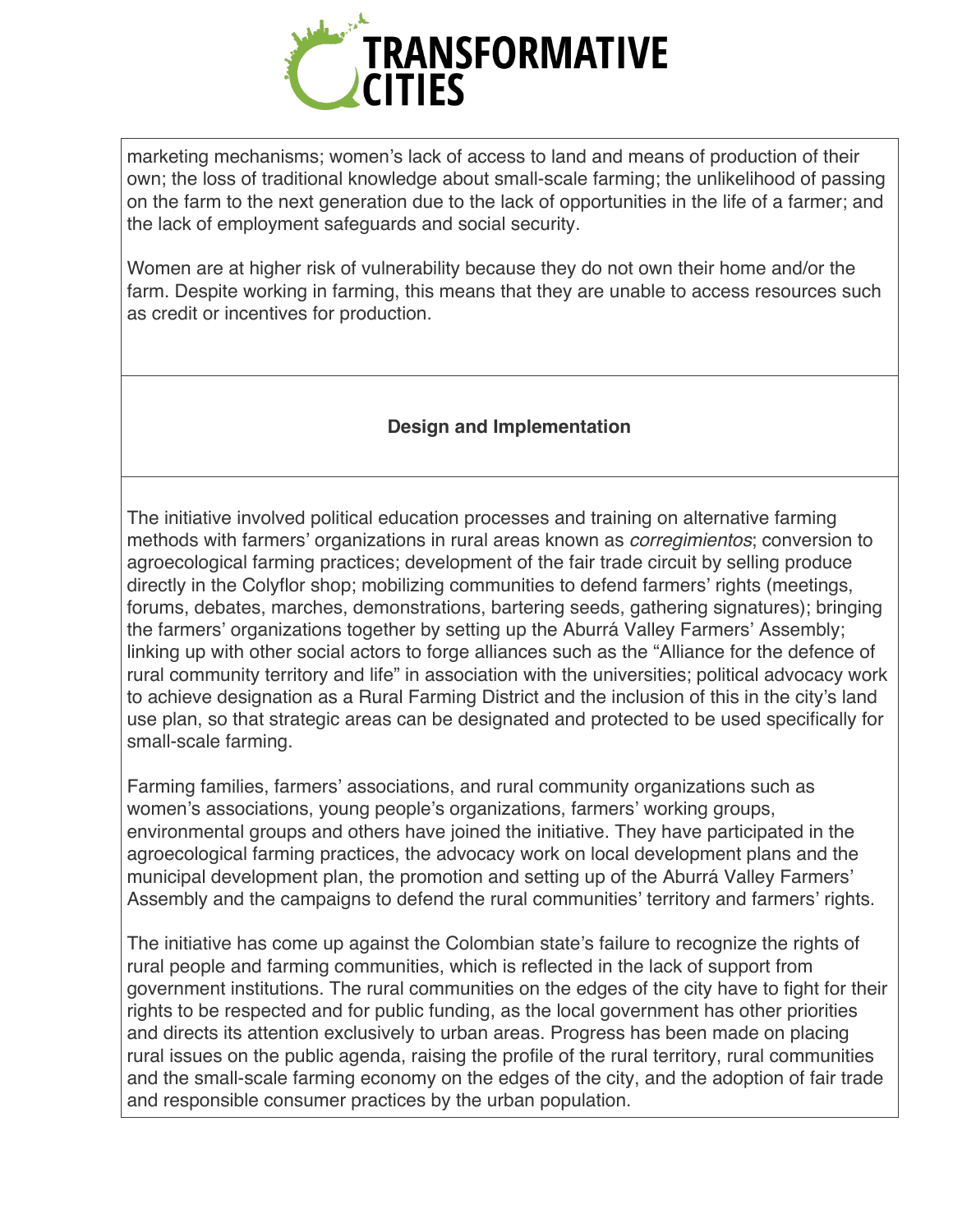

#### **Results Achieved and Evaluation**

The initiative we are presenting for this award brings together the different strategies that the Corporación has taken forward with the aim of sustaining the life and economy of the farming communities in the *corregimientos* of the city of Medellín, which account for 70% of the municipality's territory.

Bearing in mind that we are talking about a process that has been going on for more than two decades, we can mention the following results: setting up of two associations of farmers who practise organic farming on their land, development of the Colyflor Solidarity Economy Circuit as a fair trade strategy for farming families, inclusion of the Rural Farming District in the Medellín Land Use Plan and in the development plans for 2016-2019 and 2020-2023, setting up of the Aburrá Valley Farmers' Assembly, an alliance between farming families and their organizations in the bioregion of the Aburrá Valley, which comprises 11 municipalities adjacent to Medellín, and the development of an alliance with academia, involving faculties from public and private universities.

The beneficiaries of this process can be identified as: the 104 individuals, farmers' organizations and associations that form part of the Colyflor Shop's network of suppliers and the 12,000 farming families who live in the designated Rural Farming District of Medellín.

In the community processes, the farmers' associations hold annual assemblies to present reports on the work done during the year and evaluate the results. As part of the advocacy work with the local government, there is a citizen watchdog body that oversees the allocation and spending of public funds for rural areas.

**Political Strategies**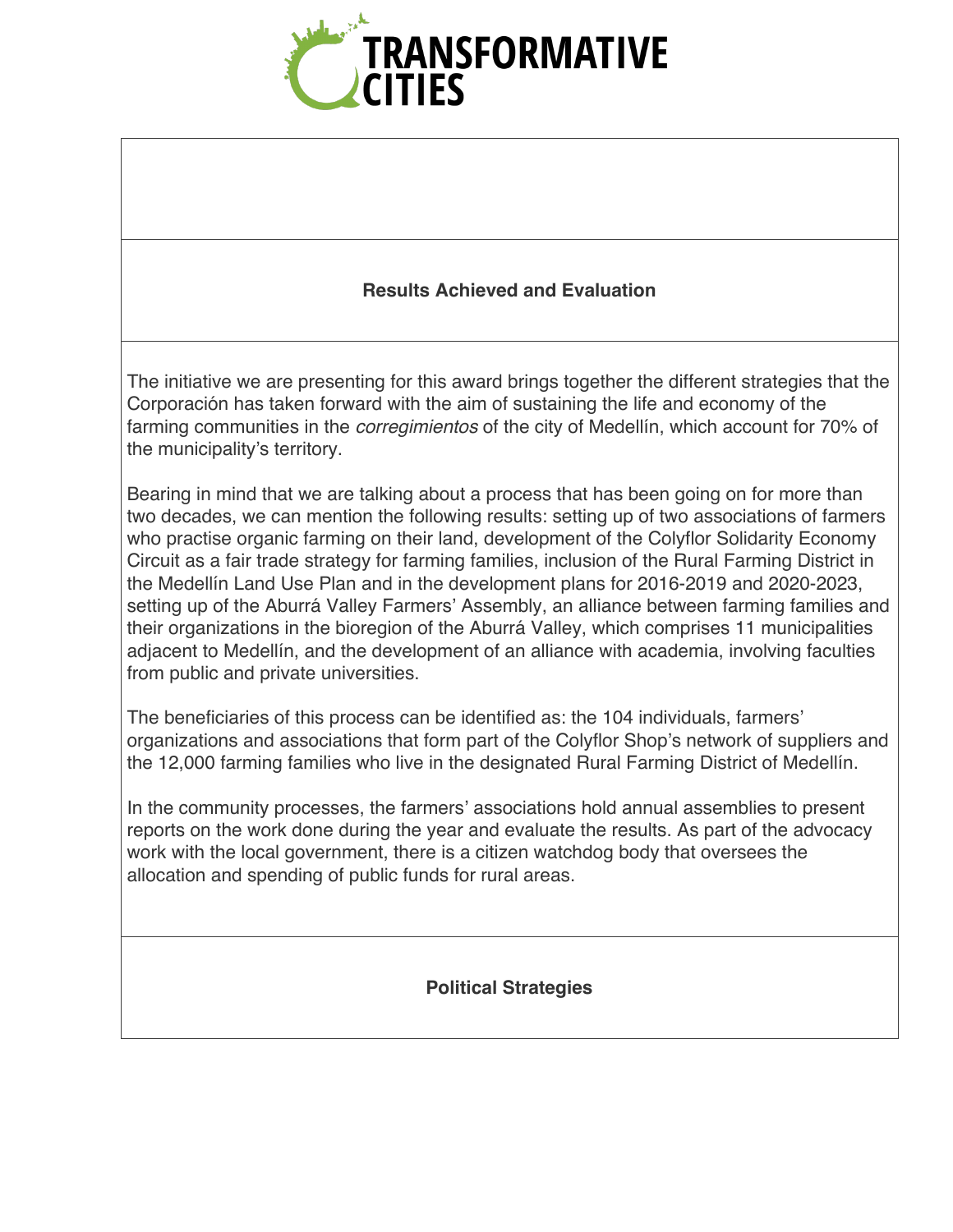

Firstly, we have made use of social mobilization, organizing demonstrations and participating in citizen marches. We have also attended the local government's forums for citizen participation such as meetings, workshops and Municipal Council sessions. In addition, various media (television, radio and newspapers) have reported on our activities and proposals. All this has been accompanied by serious proposals on land use, such as the legal concept of the Rural Farming District (*Distrito Rural Campesino* - DRC). Alliances have also been key. Finally, with regard to self-managed initiatives, we have managed to develop the Colyflor Solidarity Economy Circuit and a proposal for technical training through the Agroecology School.

**Milestones:** 2003: Founding of the ACAB Farmers' Association and opening of the Colyflor Fair Trade Shop. 2011: Setting up of the Campo Vivo Agroecological Farmers' Association. 2013: Setting up of the Aburrá Valley Farmers' Assembly. 2014: Inclusion of the legally protected DRC in the Medellín Land Use Plan. 2017: Setting up of the Alliance for the defence of rural community territory and life in the Aburrá Valley between different universities and the Corporación. 2020: Inclusion of the DRC in the Development Plan for 2020-2023.

Organizations that have provided support: the alliances we have managed to develop around the defence of rural communities, including several faculties from public and private universities and social and community organizations from other municipalities in the Aburrá Valley. One organization that has been an obstacle is the local government itself, as they are unaware of the particular features of rural life and concentrate on the urban areas of the municipality, making it very difficult to get them to give way and support our proposals. Finally, it is important to note that it is thanks to the integrated nature of our strategies that we have been able to achieve results, with serious and coherent proposals owned by the community and social mobilization.

# **Communication and Cultural Strategies**

Over the years, we have produced several videos to explain the Rural Farming District initiative, and others that include testimonies of farming families about how rural life is affected by tax increases or the megaprojects that displace them. We developed a logo to represent the proposal for the District: a chiva bus. Also known as a "ladder bus", this is a traditional form of public transport much used in Colombia. In many rural areas these buses are still used to transport people, crops and animals, connecting the countryside to towns and cities. We also designed banners and placards for the public events such as marches and demonstrations. Articles on the events held and denouncing abuses are published on the Corporación's website.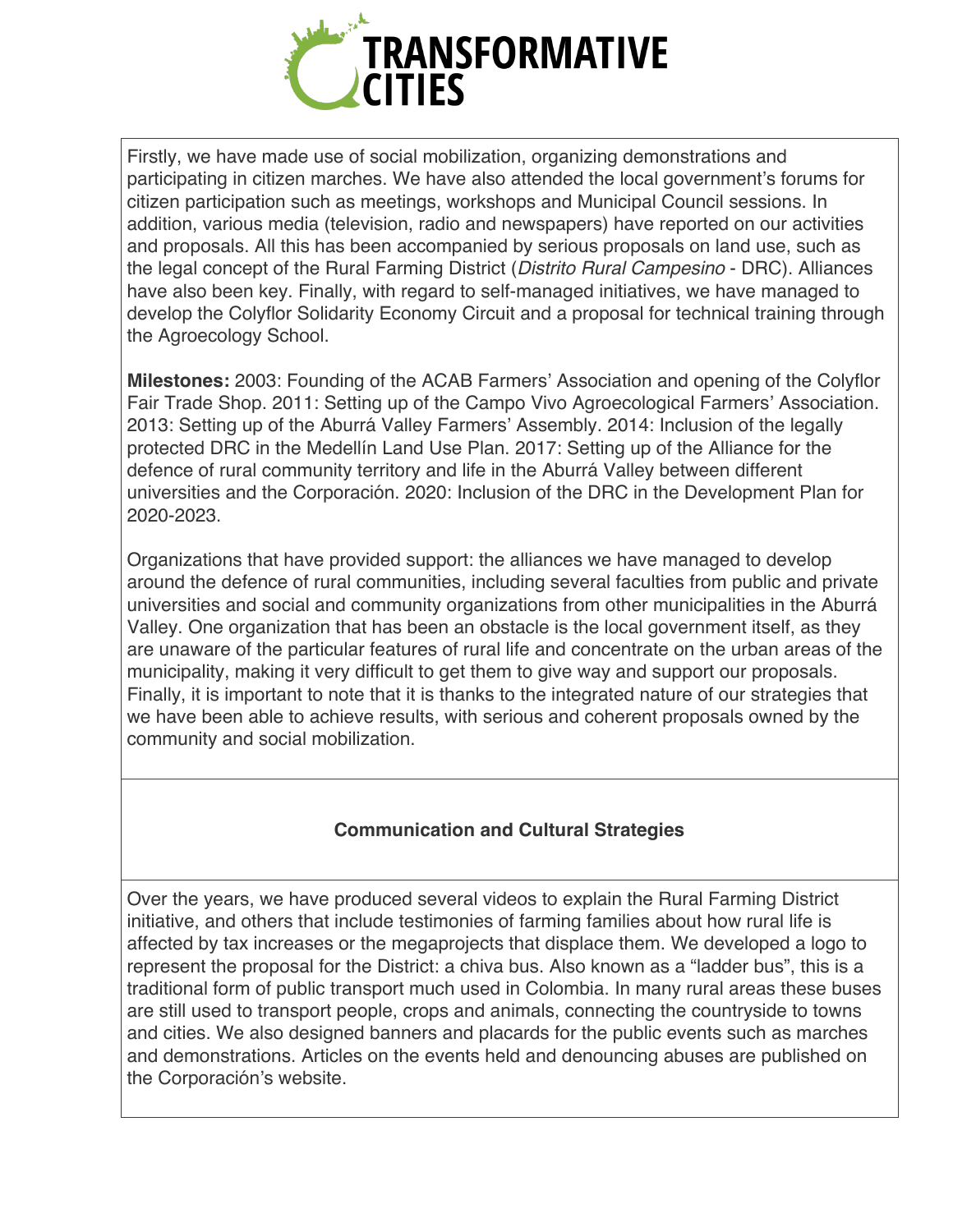

In recent years, we have attracted the attention of the local media around the subject of the rural population living in Medellín. During the discussion of Medellín's Development Plan 2020-2023, we managed to get local media to describe the demands of the rural population and to highlight its relevance in the context of the Covid-19 crisis. The voices of the Corporación and many different people from rural communities have been heard on radio programmes and quoted in articles in the local newspaper and reporting on the pandemic.

# **Resources, Funding and the Transformative Economy**

Corporación Penca de Sábila receives funding from like-minded international cooperation agencies that share our views and policy proposals. This has enabled us to launch and run self-financing economic initiatives such as the Colyflor Solidarity Economy Circuit, a process in which small-scale farmers are able to sell their produce directly to consumers at a fair price in the Colyflor Shop. The Colyflor Shop is a partnership between the ACAB and Campo Vivo farmers' associations and the Corporación. The financial results are made public and shared every year in assemblies attended by all the farming families. Through the training provided by the Agroecology School, we have managed to transmit the technical skills and principles involved in organic farming to dozens of young people and small-scale famers in this region.

In addition, through the alliances developed with other organizations we have managed to mobilize technical and human resources to improve our advocacy and training work. An example of this is the alliance with various university faculties in the city.

Furthermore, the designation of the Rural Farming District of Medellín by the Municipal Government has led to public funds being allocated, so far only for the assessment stage.

# **Related Legislation**

Rural communities in Colombia have had to contend with the denial of their human rights, especially their rights as people who live in rural areas. This situation has become much worse due to the failure by the government of President Iván Duque to fully implement the Peace Agreements reached between the national government and the Revolutionary Armed Forces of Colombia (FARC). The Colombian government also abstained from voting in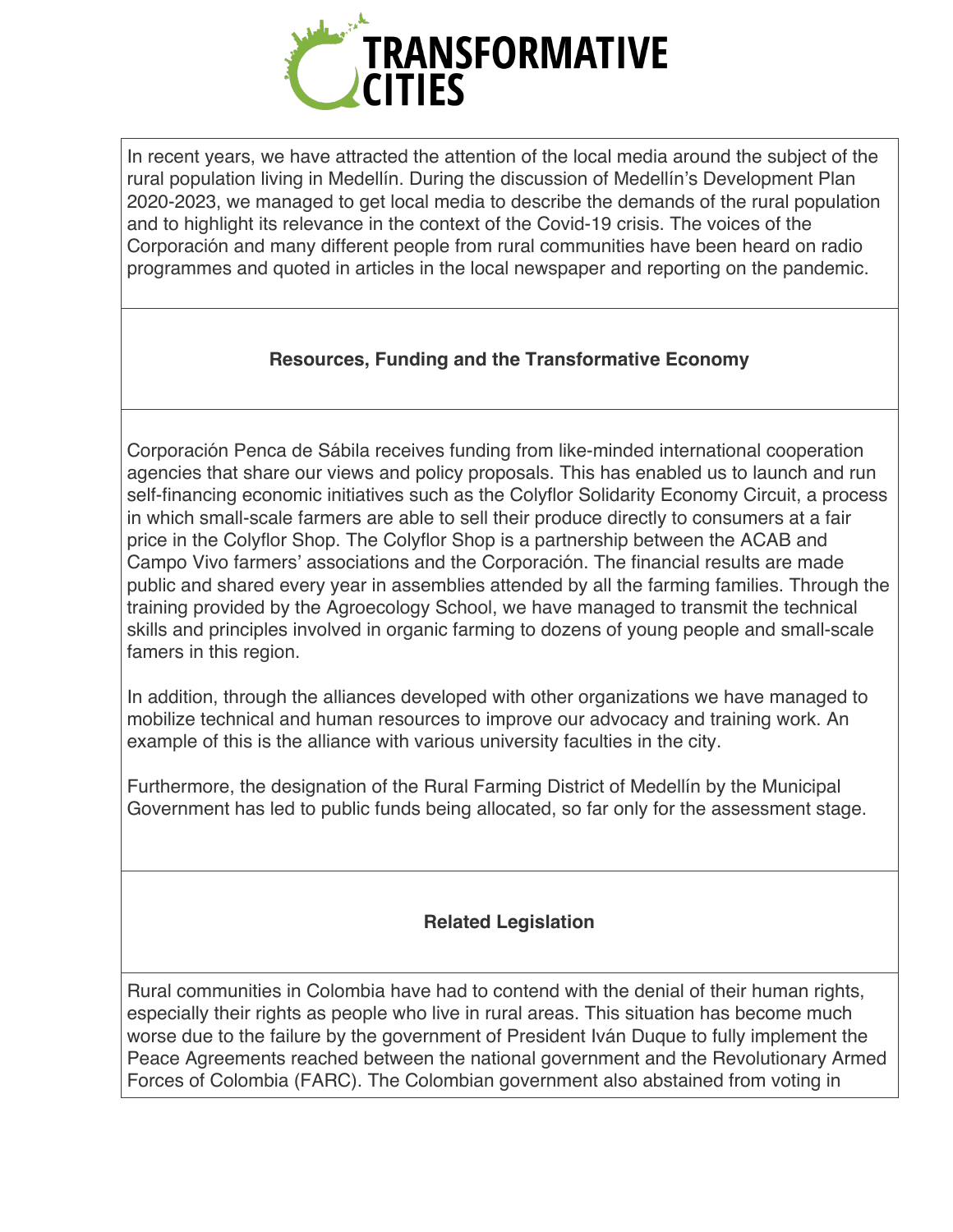

favour of the United Nations Declaration on the Rights of Peasants and Other People Working in Rural Areas. Despite this, the legitimacy of our initiative continues to be based on this Declaration, the Colombian Constitution, and the historical demands for a comprehensive rural reform that is fair to people who live in rural areas.

In 2014 we managed to include the Rural Farming District in the Medellín Land Use Plan through Municipal Agreement 048, as a legally protected area in which physical-spatial, economic, cultural and social activities can be carried out. The designation of this District also means that programmes and projects aimed at the improvement, permanence, promotion, planning and management of the rural territory can be developed and implemented to benefit farming communities. We subsequently managed to achieve the inclusion of the District in the city's development plans for the last two local government terms, 2016-2019 and 2020-2023.

# **Ecological Transitions**

Sustaining the life, economy and culture of the farming communities on the edges of the city of Medellín, and support for their farming systems and conversion to agroecology are a fundamental component of the idea of an eco-city and a harmonious relationship between society and nature. Our proposal, which is based on designated land use, allows socioenvironmental conflicts in urban planning to be resolved by setting limits to rein in urban growth, guaranteeing conservation areas and understanding that rural communities and their crops are also protecting the territories that cool down the planet as a result of farming practices on small and medium-sized plots of land. Medellín's *corregimientos* are highly suitable for farming, and it is vital to recognise this and boost their potential. This is why it is essential to continue to promote agroecology as an alternative farming method, reducing and eliminating the use of agrotoxins in farming. This will undoubtedly be reflected in an improvement in the health of farming families, consumers and ecosystems, given the close links between human, animal and ecosystem health. We have also promoted and implemented the development of short circuits and fair trade in markets based on the solidarity economy.

#### **Lessons Learned**

We believe it is essential to combine protest and demands for the human rights of the rural population to be safeguarded with specific advocacy proposals and self-managed actions on the ground. This means that it is necessary to try to maintain dialogue with government institutions and attend all the forums for citizen participation to present our proposals, even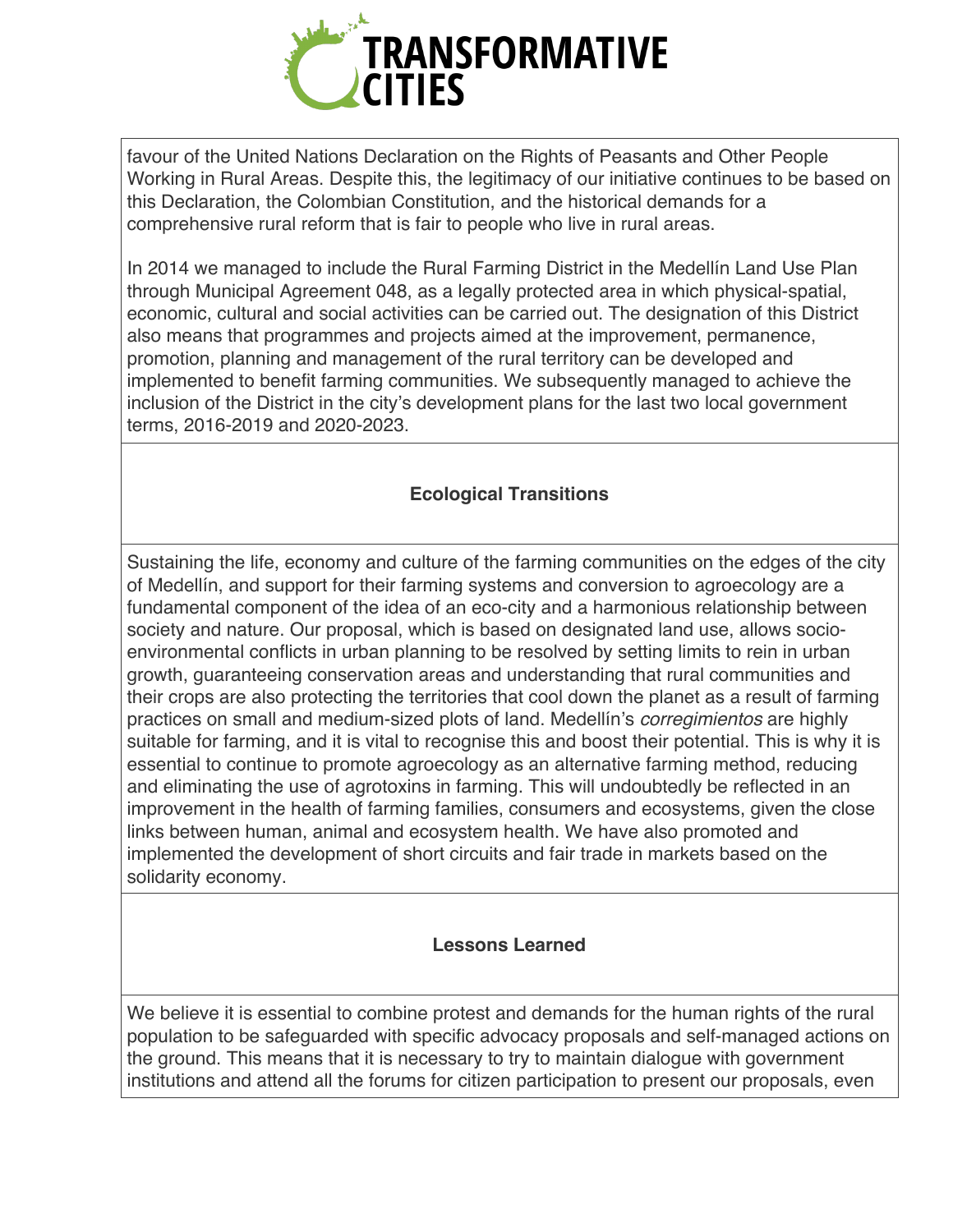

though this can often be wearing and fruitless. In addition, it is not possible to go it alone and alliances are essential, between farmers' organizations and with academia.

We have learned from this process that it is necessary always to have social oversight and for citizens to monitor what government institutions are doing, as the lack of political will in local governments is evident and constant pressure from society is required to ensure that the gains achieved are actually implemented.

Although most of our work has focused on the rural population of Medellín, since 2013 we have been supporting the Aburrá Valley Farmers' Assembly. The Aburrá Valley is the area where the 11 municipalities that form part of the Medellín Metropolitan Area are located. All these municipalities are home to farming families who suffer similarly from the lack of recognition and neglect by local governments. The work done to push for the designation of the Rural Farming District of Medellín, its development and the participation and advocacy process are an experience that organizations from other municipalities can learn from. We have shared this experience in public forums, assemblies, meetings and seminars, we have produced videos with testimonies, and published articles and reports on it. We also managed to get the most important local newspaper to publish reports on rural people's needs and proposals on several occasions.

#### **Conclusion**

First, we have managed to build a solid Solidarity Economy Circuit which we manage ourselves; second, we developed a mechanism for the legal protection of rural and farming territories and we managed to get it included in the city's Land Use Plan and later in the Development Plans. By protecting and supporting the farming communities living on the edges of the city we can envisage a sustainable city without excessive growth and a direct, close, solidarity-based relationship between farmers and consumers.

# **ADDITIONAL INFORMATION**

# **Supporting documents**

**Resolution No. 201950118486 of 2019, adopting the second-level complementary planning instrument, the Rural Farming District for the Municipality of Medellín and other provisions:**

**https://www.medellin.gov.co/normograma/docs/r\_alcamed\_118486\_2019.htm**